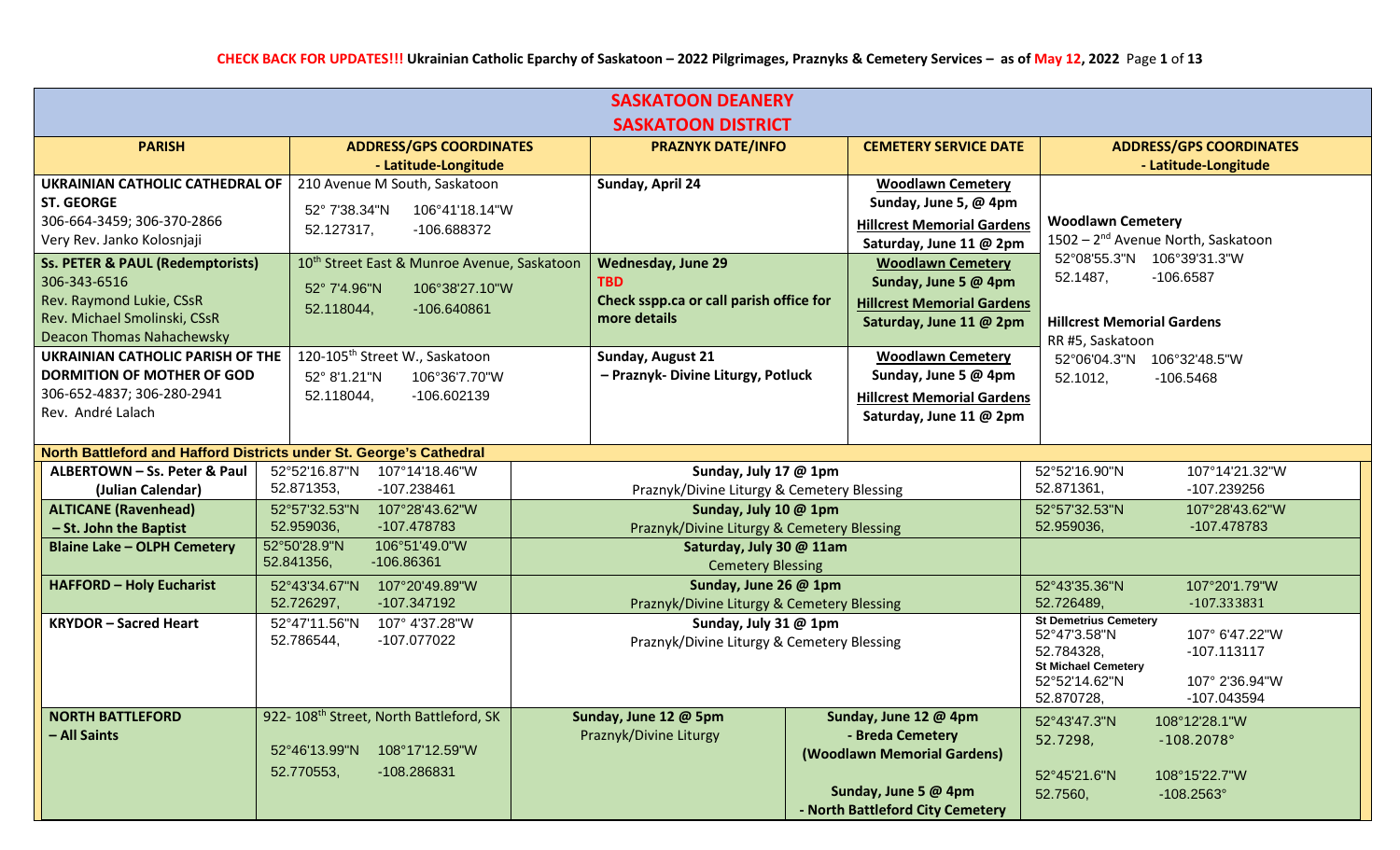| CHECK BACK FOR UPDATES!!! Ukrainian Catholic Eparchy of Saskatoon - 2022 Pilgrimages, Praznyks & Cemetery Services - as of May 12, 2022 Page 2 of 13 |                                 |                                                   |                                                  |  |  |  |
|------------------------------------------------------------------------------------------------------------------------------------------------------|---------------------------------|---------------------------------------------------|--------------------------------------------------|--|--|--|
| <b>ORLOW - Holy Spirit</b>                                                                                                                           | 107° 3'31.58"W<br>52°38'41.17"N | Sunday, May 15 @ 1pm                              | 52°38'44.4"N<br>107°03'32.3"W                    |  |  |  |
|                                                                                                                                                      | 52.644769,<br>$-107.058772$     | Praznyk/Divine Liturgy & Cemetery Blessing        | 52.645679,<br>-107.058967                        |  |  |  |
| <b>RADISSON - Protection of the</b>                                                                                                                  | 52°27'31.34"N<br>107°23'52.61"W | N/A                                               | 52°27'14.4"N<br>107°23'45.6"W                    |  |  |  |
| <b>Blessed Virgin Mary</b>                                                                                                                           | 52.458706,<br>-107.397947       | Praznyk/Divine Liturgy & Cemetery Blessing        | 52.454005,<br>-107.396002                        |  |  |  |
| SPEERS - Ss. Peter & Paul                                                                                                                            | 107°33'17.39"W<br>52°42'30.57"N | Sunday, June 19 @ 1pm                             | <b>RM of Douglas Cemetery (Richard Cemetery)</b> |  |  |  |
|                                                                                                                                                      | 52.708492,<br>-107.554831       | Praznyk/Divine Liturgy & Cemetery Blessing        | 107°42'40.0"W<br>52°41′08.0"N                    |  |  |  |
|                                                                                                                                                      |                                 |                                                   | 52.685556,<br>$-107.711111$                      |  |  |  |
| <b>UHRYNIW - St. Nicholas</b>                                                                                                                        | 52°41'23.62"N<br>107° 2'36.59"W | Sunday, May 29 @ 1pm                              | 52°41'23.10"N<br>107° 2'33.46"W                  |  |  |  |
|                                                                                                                                                      | 52.689894,<br>-107.043497       | Praznyk/Divine Liturgy & Cemetery Blessing        | 52.689750,<br>-107.042628                        |  |  |  |
| WELYCHKO - Presentation of                                                                                                                           | 52°38'18.06"N<br>107°18'37.21"W | Sunday, August 7 @ 1pm following DL in Hafford    | 52°38'17.69"N<br>107°18'41.00"W                  |  |  |  |
| the Blessed Virgin Mary                                                                                                                              | 52.638350,<br>-107.310336       | <b>Cemetery Blessing</b>                          | 52.638247,<br>-107.311389                        |  |  |  |
| <b>WHITKOW</b>                                                                                                                                       | 52°56'23.87"N<br>107°51'55.18"W | N/A                                               | 52°59'12.61"N<br>107°57'3.20"W                   |  |  |  |
| - Ascension of Our Lord                                                                                                                              | 52.939964,<br>107.865328        |                                                   | 52.986836,<br>-107.950889                        |  |  |  |
| <b>District Parishes under Dormition Parish</b>                                                                                                      |                                 |                                                   |                                                  |  |  |  |
| <b>BODNARI - Ss. Peter &amp; Paul</b>                                                                                                                | 52°26'7.33"N<br>105°58'32.58"W  | Sunday, June 26 @ 11:30am                         | 52°26'31.5"N<br>105°58'27.6"W                    |  |  |  |
|                                                                                                                                                      | -105.975717<br>52.435369,       | Praznyk Divine Liturgy & Grave Blessings, Potluck | 52.442080,<br>-105.97433                         |  |  |  |
| <b>BORSCHIW - Ss. Peter &amp; Paul</b>                                                                                                               | 52°13'50.64"N<br>105°55'50.01"W | N/A                                               | 52°14'16.30"N<br>105°55'55.54"W                  |  |  |  |
|                                                                                                                                                      | 52.230733,<br>-105.930558       |                                                   | 52.237861,<br>-105.932094                        |  |  |  |
|                                                                                                                                                      |                                 |                                                   |                                                  |  |  |  |
|                                                                                                                                                      |                                 |                                                   | 52°15'31.03"N<br>105°51'38.67"W                  |  |  |  |
|                                                                                                                                                      |                                 |                                                   | 52.258619,<br>-105.860742                        |  |  |  |
| <b>HAWRYLIUKE - Sacred Heart</b>                                                                                                                     | 52°19'6.96"N<br>105°46'11.82"W  | Sunday, August 14 @ 11:30am                       | 52°19'07.5"N<br>105°46'08.3"W                    |  |  |  |
|                                                                                                                                                      | 52.318600,<br>-105.769950       | Praznyk Divine Liturgy & Grave Blessings, Lunch   | -105.768972<br>52.318750,                        |  |  |  |
| LANIWCI - St. Volodymyr                                                                                                                              | 52°29'44.89"N<br>106°10'17.14"W | Sunday, June 12 @ 11:30am                         | 52°29'41.27"N<br>106° 9'58.97"W                  |  |  |  |
| (Ascension of Our Lord)                                                                                                                              | 52.495803,<br>-106.171428       | Praznyk Divine Liturgy & Grave Blessing, Lunch    | 52.494797,<br>-106.166381                        |  |  |  |
| PRUD'HOMME - St. John Evangelist                                                                                                                     | 52°20'19.05"N<br>105°53'38.15"W | Sunday, June 19 @11:30am                          | 52°20'20.82"N<br>105°54'8.36"W                   |  |  |  |
|                                                                                                                                                      | 52.338625,<br>-105.893931       | Praznyk Divine Liturgy & Grave Blessings, Potluck | 52.339117,<br>-105.902322                        |  |  |  |
| SMUTS/PRYMOVE - St. John The                                                                                                                         | 52°26'4.55"N<br>106° 7'0.85"W   | Sunday, July 10 @ 11:30am                         | 52°25'7.07"N<br>106° 8'48.64"W                   |  |  |  |
| <b>Baptist</b>                                                                                                                                       | 52.495803,<br>$-106.171428$     | Praznyk Divine Liturgy & Grave Blessings, Potluck | 52.494797,<br>-106.166381                        |  |  |  |
| <b>VONDA - Sacred Heart</b>                                                                                                                          | 52°19'18.11"N<br>106° 5'58.87"W | Sunday, June 5 @ 11:30am                          | 106.10864W<br>52°19'23.5"N                       |  |  |  |
|                                                                                                                                                      | 52.321697,<br>-106.099686       | Praznyk Divine Liturgy & Grave Blessings, Potluck | -106.166381<br>$-106.10864$                      |  |  |  |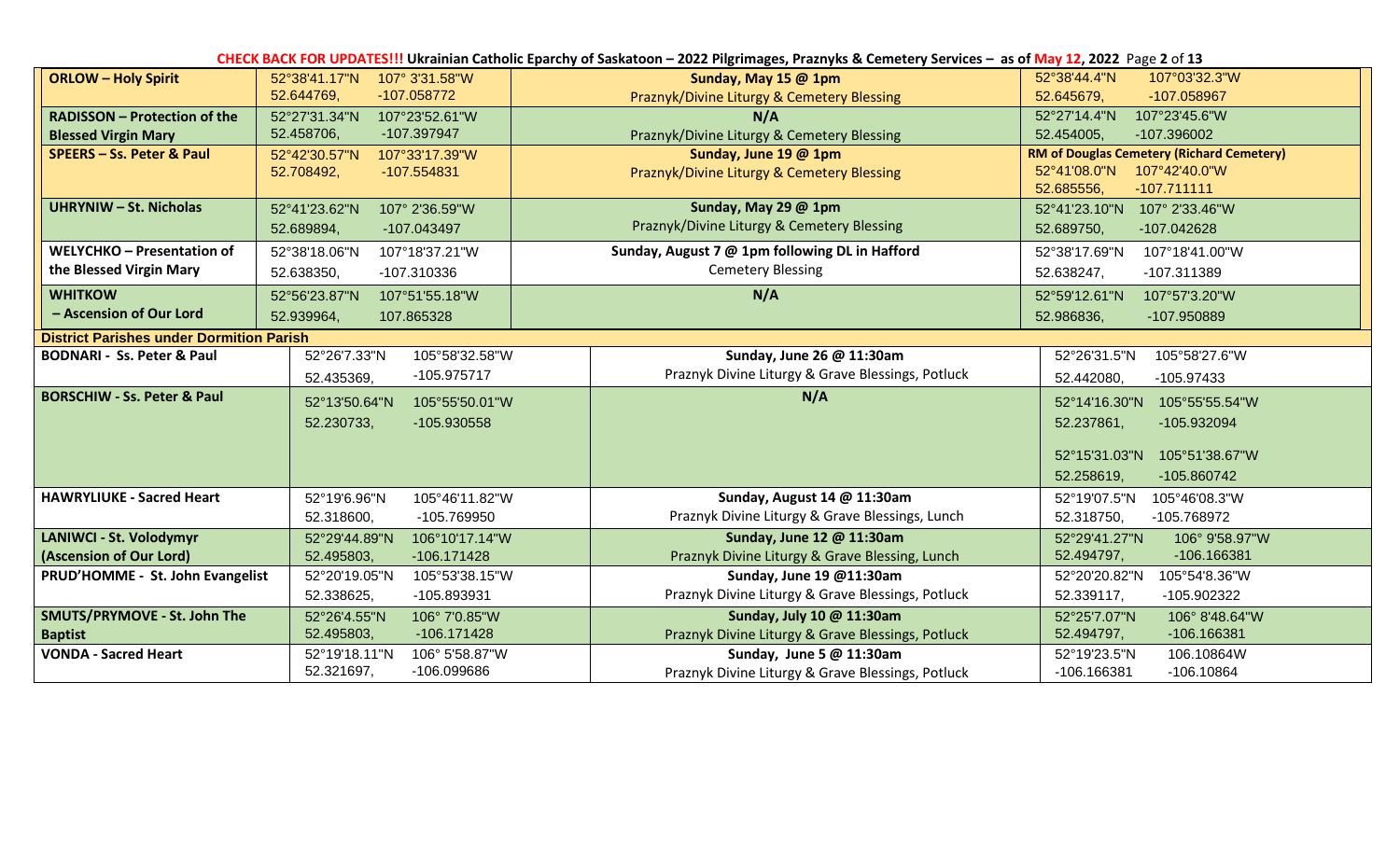| <b>SASKATOON DISTRICT (Continued)</b>                                                                                                                                          |
|--------------------------------------------------------------------------------------------------------------------------------------------------------------------------------|
| <b>NAME</b><br><b>PRAZNYK DATE/INFO</b><br><b>ADDRESS/GPS COORDINATES</b>                                                                                                      |
| <b>SHRINE TO THE VENERABLE NUN</b><br>215 Ave. M South<br>June 27 - Feast Day Praznyk                                                                                          |
| Sister Theodosia Lane, Saskatoon<br><b>MARTYRS OLYMPIA &amp; LAURENTIA</b>                                                                                                     |
| <b>TBD</b> – Procession & Moleben Service<br>- Sisters of St. Joseph - sr.theo@shaw.ca                                                                                         |
| followed by Reception<br>or 306-382-6306                                                                                                                                       |
| Ukrainian Park - Pike Lake<br>St. Volodymyr Park Chapel<br>Saturday, July 23 @ 12pm<br><b>Celebration of Fr. Iwaszko</b>                                                       |
| Divine Liturgy followed by Blessing of Water,<br>- Located 23 Kilometers Southwest of<br>40 <sup>th</sup> Anniversary of the Chapel<br>Program and Barbeque sponsored by UCBC- |
| Saskatoon along Highway 60<br>Bishop Roborecki Branch, Saskatoon                                                                                                               |
| 51°58'38.36"N 106°48'41.00"W                                                                                                                                                   |
| 51.977322,<br>-106.811389                                                                                                                                                      |
| 3rd Annual Walking Pilgrimage from St.<br>St. George's Ukrainian Catholic Cathedral<br>Saturday, June 11 @ 12pm                                                                |
| George's Cathedral to St. Volodymyr<br>210 Avenue M South, Saskatoon                                                                                                           |
| 52° 7'38.34"N 106°41'18.14"W<br><b>Park 2022</b><br>Please register by June 8, 2022                                                                                            |
| 52.127317,<br>-106.688372                                                                                                                                                      |
| -For God's Mercy and Peace for Ukraine<br>Fee: \$20                                                                                                                            |
| To                                                                                                                                                                             |
| Viktoriia Marko -                                                                                                                                                              |
| Ukrainian Park - Pike Lake<br>uwitness2youth@skeparchy.org                                                                                                                     |
| - Located 23 Kilometers Southwest of                                                                                                                                           |
| Saskatoon along Highway 60                                                                                                                                                     |
| 51°58'38.36"N  106°48'41.00"W                                                                                                                                                  |
| 51.977322,<br>-106.811389                                                                                                                                                      |
| <b>PILGRIMAGE at the</b><br>10.8 km N.E. of Aberdeen, SK<br><b>TBD</b>                                                                                                         |
| on Highway #41<br><b>PRO-LIFE MILLENNIUM CROSS</b>                                                                                                                             |
| - Please contact John Starosta at 306-                                                                                                                                         |
| 850-6279 or                                                                                                                                                                    |
| john.starosta@sasktel.net;, or visit our                                                                                                                                       |
| website at:                                                                                                                                                                    |
| www.prolifemillenniumcross.ca                                                                                                                                                  |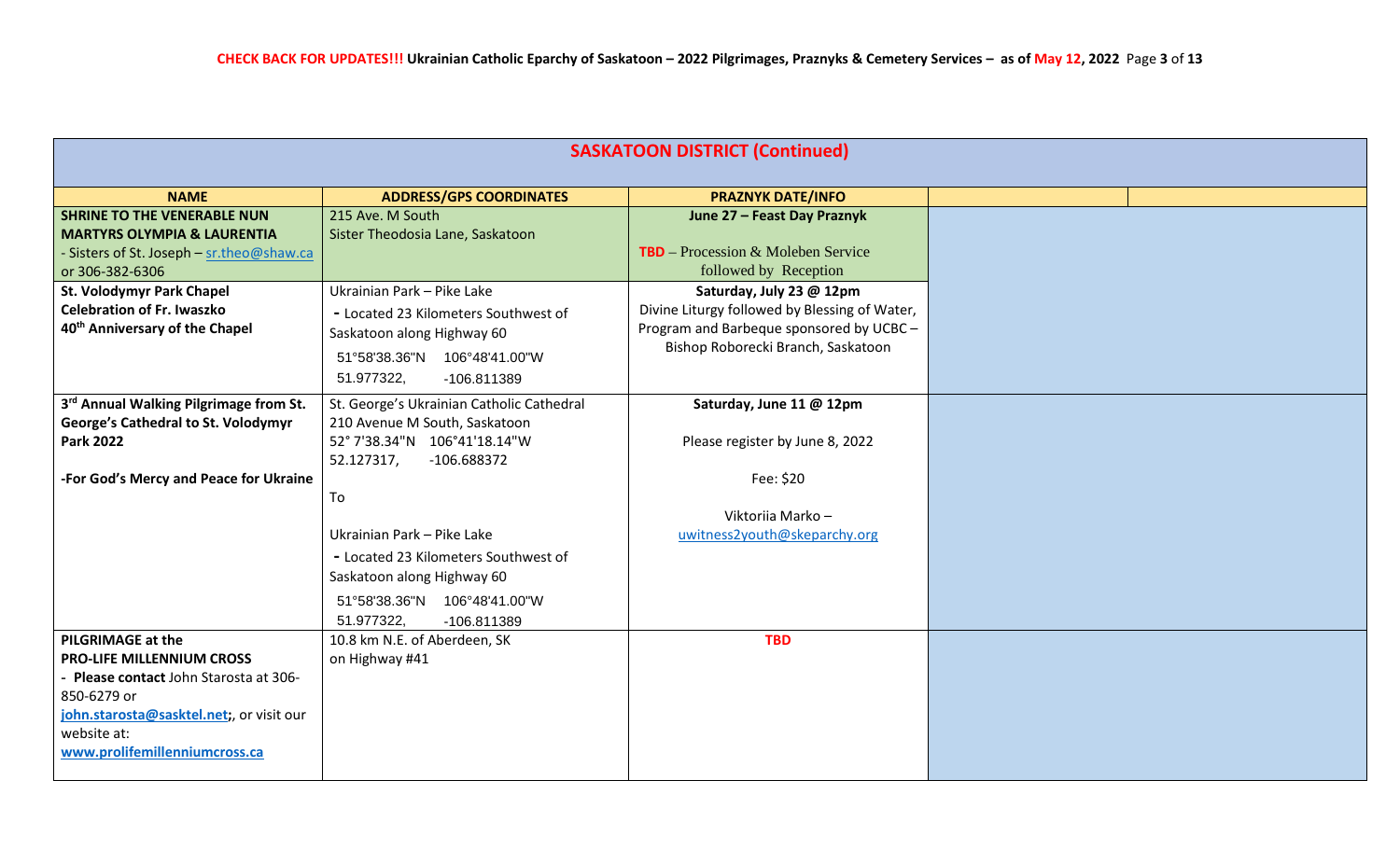**CHECK BACK FOR UPDATES!!! Ukrainian Catholic Eparchy of Saskatoon – 2022 Pilgrimages, Praznyks & Cemetery Services – as of May 12, 2022** Page **4** of **13**

| <b>PRINCE ALBERT DISTRICT</b>                                                            |                                                                                       |                                                                                |                                                                                                                      |                                                                                                                                                                                              |
|------------------------------------------------------------------------------------------|---------------------------------------------------------------------------------------|--------------------------------------------------------------------------------|----------------------------------------------------------------------------------------------------------------------|----------------------------------------------------------------------------------------------------------------------------------------------------------------------------------------------|
|                                                                                          |                                                                                       | Rev. Andrei Kachur; Deacon Harrold Salahub -306-764-1410                       |                                                                                                                      |                                                                                                                                                                                              |
| <b>PARISH</b>                                                                            | <b>ADDRESS/GPS COORDINATES</b>                                                        | <b>PRAZNYK DATE/INFO</b>                                                       | <b>CEMETERY SERVICE DATE</b>                                                                                         | <b>ADDRESS/GPS COORDINATES</b>                                                                                                                                                               |
| <b>Brooksby, St. Nicholas</b>                                                            | 53° 2'47.79"N<br>104°24'56.87"W<br>53.046551<br>-104.416904                           |                                                                                | <b>SEE GRONLID</b><br>Panakhyda & Cemetery Blessing                                                                  | 53° 2'47.79"N<br>104°24'56.87"W<br>53.046551,<br>-104.416904                                                                                                                                 |
| <b>GRONLID - St. Michael</b>                                                             | 53° 6'12.11"N<br>104°21'59.06"W<br>53.103364,<br>-104.366406                          |                                                                                | Sunday, June 26 @ 2pm<br>Panakhyda & Cemetery Blessing                                                               | 53° 6'37.56"N<br>104°22'5.74"W<br>53.110433,<br>-104.368261                                                                                                                                  |
| <b>JANOW CORNERS-MEATH PARK -</b><br><b>Assumption of the Mother of God</b>              | 53°23'42.53"N<br>105°23'24.06"W<br>53.395147,<br>-105.390017                          |                                                                                | Sunday, August 14 @ 2pm<br>Panakhyda & Cemetery Blessing                                                             | 53°23'42.53"N<br>105°23'24.06"W<br>53.395147,<br>-105.390017                                                                                                                                 |
| MACDOWALL - Descent of the<br><b>Holy Spirit - Cemetery Only</b>                         |                                                                                       |                                                                                | Saturday, June 18 @ 10am<br>Panakhyda & Cemetery Blessing                                                            | 53° 1'22.57"N<br>105°56'26.37"W<br>53.022936,<br>-105.940658                                                                                                                                 |
| <b>MELFORT - Holy Spirit</b>                                                             | 104°37'9.72"W<br>52°51'23.44"N<br>52.856511,<br>-104.619367                           | Sunday, June 5 @ 4pm<br><b>Cemetery Blessing</b>                               |                                                                                                                      | <b>Mount Pleasant Cemetery</b><br>52°51'26.0"N<br>104°38'35.3"W<br>52.857218,<br>-104.643125                                                                                                 |
| <b>NIPAWIN TOWN - All Saints</b>                                                         | 53°21'17.00"N<br>104° 0'27.03"W<br>53.354722,<br>-104.007508                          | Sunday, June 12 @ 2pm<br>Praznyk/Divine Liturgy /Panakhyda & Cemetery Blessing |                                                                                                                      | <b>Nipawin Woodlawn Cemetery</b><br>53°21'19.8"N<br>104°01'42.6"W<br>53.3555,<br>$-104.0285$                                                                                                 |
| <b>PRINCE ALBERT - St. George</b>                                                        | 751 - 14th Street West<br>105°46'28.67"W<br>53°12'1.57"N<br>-105.774631<br>53.200436, | April 24, 2022<br>Praznyk/Divine Liturgy<br>followed by Potluck Lunch          | Sunday, May 15 @1pm<br>- South Hill Cemetery<br>then followed at:<br><b>Prince Albert Memorial</b><br><b>Gardens</b> | <b>South Hill Cemetery</b><br>53°10'45.1"N<br>105°45'31.7"W<br>53.1792,<br>$-105.75881$<br><b>Prince Albert Memorial Gardens</b><br>53°09'35.6"N<br>105°45'51.8"W<br>53.1599,<br>$-105.7644$ |
| SAMBURG - St. John the Baptist                                                           | 53°16'40.72"N<br>105°20'17.71"W<br>53.277978,<br>-105.338253                          | Sunday, July 10 @ 2pm<br>Divine Liturgy / Panakhyda & Cemetery Blessing        |                                                                                                                      | 105°20'15.01"W<br>53°16'42.03"N<br>53.278342,<br>-105.337503                                                                                                                                 |
| SHIPMAN - Ss. Peter & Paul                                                               | 104°56'29.85"W<br>53°25'23.54"N<br>53.423206,<br>-104.941625                          |                                                                                | Sunday, May 17 @ 2pm<br>Panakhyda & Cemetery Blessing                                                                | 53°25'22.96"N<br>104°56'26.57"W<br>53.423044,<br>-104.940714                                                                                                                                 |
| <b>SILVERPINE (NIPAWIN FARMS)</b><br>- Ascension                                         | 53°23'42.0"N<br>103°48'38.0"W<br>53.394995,<br>-103.810562                            |                                                                                | Saturday, July 16 @ 10am<br>Panakhyda & Cemetery Blessing                                                            | 53°23'42.0"N<br>103°48'38.0"W<br>53.394995,<br>-103.810562                                                                                                                                   |
| <b>YELLOW CREEK - Assumption of</b><br>the Blessed Virgin Mary -<br><b>Cemetery Only</b> |                                                                                       |                                                                                | Saturday, June 11 @ 3pm<br>Panakhyda<br>& Cemetery Blessing                                                          | 52°45'15.32"N<br>105°18'59.69"W<br>52.754256,<br>-105.316581                                                                                                                                 |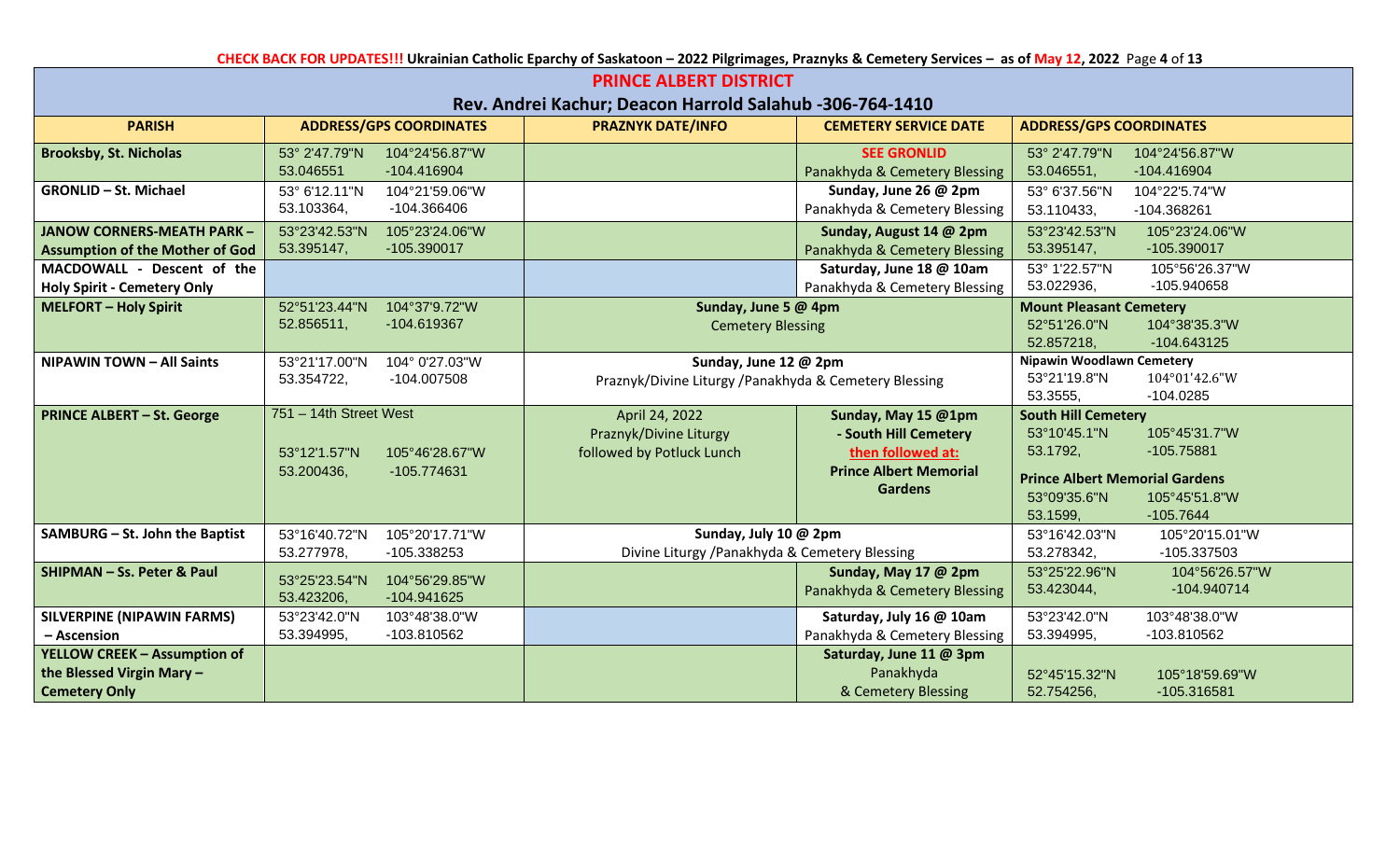| <b>CUDWORTH DISTRICT</b>               |                             |                                |                                                                          |                              |                                |                                                 |  |
|----------------------------------------|-----------------------------|--------------------------------|--------------------------------------------------------------------------|------------------------------|--------------------------------|-------------------------------------------------|--|
| Rev. Mykola Romanets - 306-270-8628    |                             |                                |                                                                          |                              |                                |                                                 |  |
| <b>PARISH</b>                          |                             | <b>ADDRESS/GPS COORDINATES</b> | <b>PRAZNYK DATE/INFO</b>                                                 | <b>CEMETERY SERVICE DATE</b> | <b>ADDRESS/GPS COORDINATES</b> |                                                 |  |
| <b>ADAMIVKA (ROSTHERN FARMS)</b>       | 52°34'51.23"N               | 106°16'56.87"W                 | Sunday, June 12 @ 1pm                                                    |                              | 52°34'47.2"N                   | 106°16'52.6"W                                   |  |
| <b>Descent of the Holy Spirit</b>      | 52.580897,                  | -106.282464                    | Praznyk/Divine Liturgy & Prayer at the Cemetery                          |                              | 52.579788                      | -106.281288                                     |  |
| ALVENA TOWN - St. Michael              | 52°31'13.46"N               | 106° 0'57.24"W                 | <b>TBD</b>                                                               |                              |                                | St. Michael's Cemetery - Fish Creek RM          |  |
|                                        | 52.520406,                  | $-106.0159$                    | Praznyk Divine Liturgy                                                   |                              | 52.521711,                     | 52°31'18.16"N 106° 1'38.64"W<br>$-106.0274$     |  |
| <b>ALVENA FARMS - Assumption</b>       | 52°32'58.51"N               | 106° 4'33.32"W                 | <b>TBD</b>                                                               |                              |                                | Assumption of the Blessed Virgin Mary Cemetery  |  |
| of the Blessed Virgin Mary             | 52.549586,                  | -106.075922                    | Divine Liturgy & Prayer at the Cemetery                                  |                              | 52°32′49.7″N                   | 106°04'33.2"W                                   |  |
|                                        |                             |                                |                                                                          |                              | 52.547139,                     | -106.075889                                     |  |
|                                        |                             |                                |                                                                          |                              |                                | <b>Dormition Mother of God Pioneer Cemetery</b> |  |
|                                        |                             |                                |                                                                          |                              | 52°33′54.53″N                  | 106° 3'54.88"W                                  |  |
|                                        |                             |                                |                                                                          |                              | 52.565147,                     | -106.065244                                     |  |
|                                        |                             |                                |                                                                          |                              | <b>St. Demetrius Cemetery</b>  |                                                 |  |
|                                        |                             |                                |                                                                          |                              | 52°29′35.59″N                  | 105°56'18.18"W                                  |  |
|                                        |                             |                                |                                                                          |                              | 52.493219,                     | -105.938383                                     |  |
| <b>CARPENTER-HORY - Ascension</b>      | 52°33'31.50"N               | 105°52'32.10"W                 | <b>TBD</b>                                                               |                              | 52°33'35.70"N                  | 105°52'31.81"W                                  |  |
|                                        | 52.558750,                  | -105.875583                    | Praznyk Divine Liturgy & Prayer at the Cemetery                          |                              | 52.559917,                     | -105.875503                                     |  |
| <b>CUDWORTH - Holy Eucharist</b>       | 52°29'35.58"N<br>52.493217, | 105°44'2.72"W<br>-105.734089   | Sunday, June 19 @ 11:15am                                                |                              | 52°29′35.58″N<br>52.493217,    | 105°44'2.72"W<br>-105.734089                    |  |
|                                        |                             | 105° 7'24.28"W                 | Praznyk/Divine Liturgy & Prayer at the Cemetery                          |                              | 52°12'05.8"N                   | 105°06'41.2"W                                   |  |
| <b>HUMBOLDT - All Saints</b>           | 52°11'37.01"N<br>52.193614, | $-105.123411$                  | Sunday, June 12 @ 9am<br>Praznyk/Divine Liturgy & Prayer at the Cemetery |                              | 52.20161,                      | $-105.11145$                                    |  |
| <b>LANIGAN - Sacred Heart</b>          | 51°58'4.42"N                | 105° 1'41.63"W                 | Sunday, June 26 @ 10am                                                   |                              | 51°58'4.42"N                   | 105° 1'41.63"W                                  |  |
|                                        | 51.967894,                  | -105.028231                    | Praznyk/Divine Liturgy & Prayer at the Cemetery                          |                              | 51.967894,                     | -105.028231                                     |  |
| <b>ROSTHERN - Ss. Peter &amp; Paul</b> | 52°39'57.58"N               | 106°20'21.85"W                 | Sunday, July 10 @ 10am                                                   |                              | 52°39'14.5"N                   | 106°20'21.2"W                                   |  |
|                                        | 52.665994,                  | -106.339403                    | Praznyk/Divine Liturgy & Prayer at the Cemetery                          |                              | 52.654028,                     | -106.339222                                     |  |
| <b>SOKAL - Holy Trinity</b>            | 52°42'14.55"N               | 105°54'35.93"W                 | Monday, June 13 @ 10am                                                   |                              | 52°42'11.56"N                  | 105°54'35.73"W                                  |  |
|                                        | 52.704042,                  | -105.909981                    | Praznyk/Divine Liturgy & Prayer at the Cemetery                          |                              | 52.703211,                     | -105.909925                                     |  |
| ST. JULIAN - Patronage of              | 52°38'20.07"N               | 105°57'45.48"W                 | TRD.                                                                     |                              | 52°38'21.32"N                  | 105°57'50.78"W                                  |  |
| <b>Blessed Virgin Mary</b>             | 52.638908,                  | -105.962633                    | Divine Liturgy & Prayer at the Cemetery                                  |                              | 52.639256,                     | -105.964106                                     |  |
| TWAY - Ss. Peter & Paul                | 52°44'22.76"N               | 105°26'15.48"W                 | Sunday, July 3 @ 10am                                                    |                              | St. Peter & Paul Cemetery      |                                                 |  |
|                                        | 52.739656,                  | -105.437633                    | Divine Liturgy & Prayer at the Cemetery                                  |                              | 52°44'22.7"N                   | 105°26'16.4"W                                   |  |
|                                        |                             |                                |                                                                          |                              | 52.73965,                      | -105.43788                                      |  |
|                                        |                             |                                |                                                                          |                              | St. Paraskevia Cemetery        |                                                 |  |
|                                        |                             |                                |                                                                          |                              | 52°43'58.2"N                   | 105°29'03.5"W                                   |  |
|                                        |                             |                                |                                                                          |                              | 52.732845,                     | -105.484311                                     |  |
| <b>WAKAW - Sacred Heart</b>            | 52°38'43.93"N               | 105°44'21.51"W                 | <b>TBD</b>                                                               |                              | 52°40'31.5"N                   | 105°43'40.6"W                                   |  |
|                                        | 52.645536,                  | -105.739308                    | Divine Liturgy & Prayer at the Cemetery                                  |                              | 52.675420,                     | -105.727940                                     |  |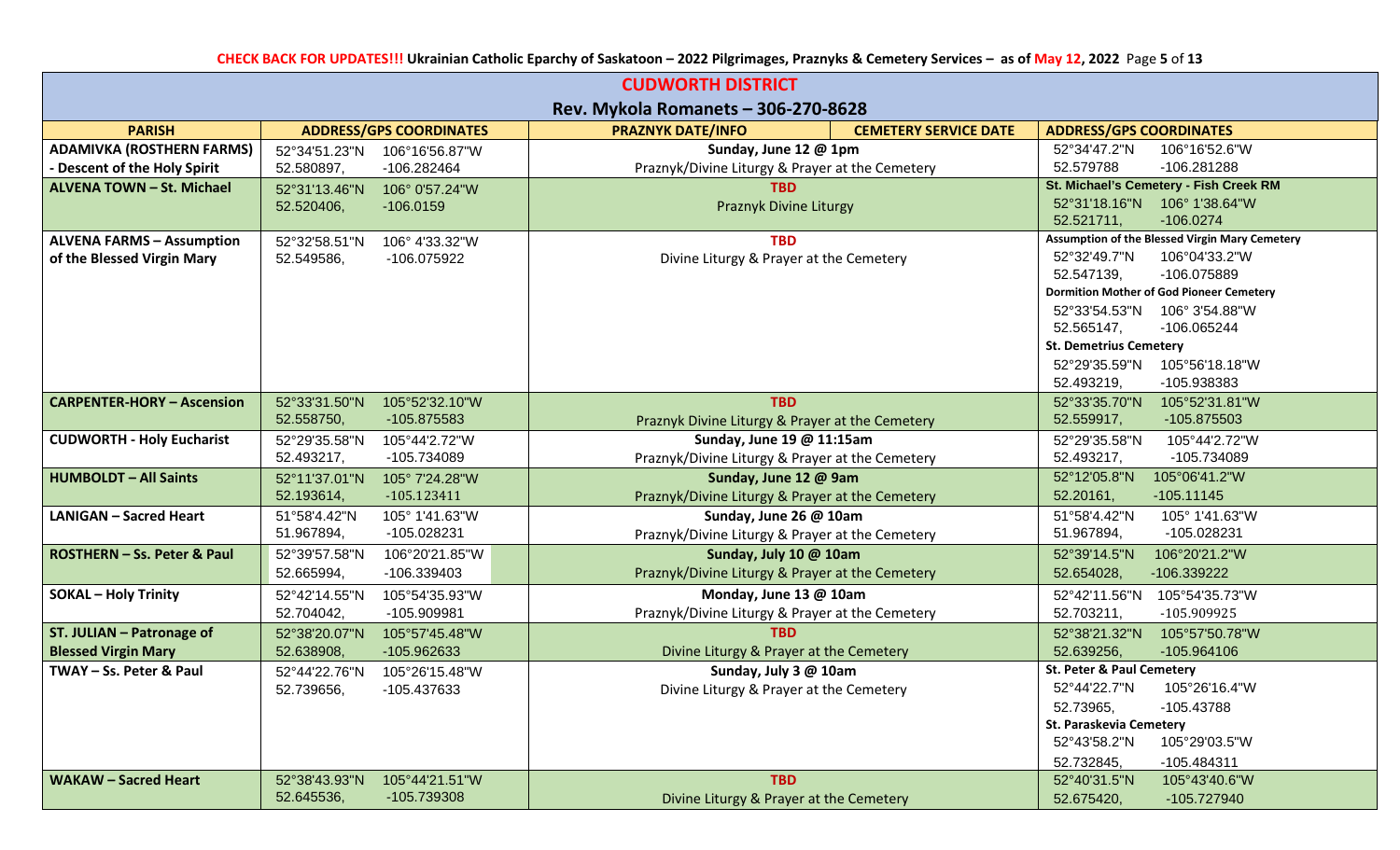| <b>YORKTON DEANERY</b>                                                                   |                                            |                                 |                                                                   |                                                       |                                |                              |
|------------------------------------------------------------------------------------------|--------------------------------------------|---------------------------------|-------------------------------------------------------------------|-------------------------------------------------------|--------------------------------|------------------------------|
| ST. ATHANASIUS - MOOSE JAW DISTRICT<br>Administrator: Rev. Vasyl Tymishak – 306-519-9030 |                                            |                                 |                                                                   |                                                       |                                |                              |
| <b>PARISH</b>                                                                            | <b>ADDRESS/GPS COORDINATES</b>             |                                 | <b>PRAZNYK DATE/INFO</b>                                          | <b>CEMETERY SERVICE DATE</b>                          | <b>ADDRESS/GPS COORDINATES</b> |                              |
| <b>ST. ATHANASIUS</b>                                                                    | 55 McMurchy Avenue, Regina                 |                                 | <b>TBD</b>                                                        |                                                       | <b>Riverside Cemetery</b>      |                              |
| 306-519-9030                                                                             | 50°28′54.45″N                              | 104°37'27.34"W                  | Praznyk Divine Liturgy followed by Parish Dinner                  |                                                       | 815 Assiniboine Drive East     |                              |
|                                                                                          | -104.624261<br>50.481792,                  |                                 |                                                                   |                                                       |                                | 50°25′32.5″N 104°33′45.4″W   |
|                                                                                          |                                            |                                 |                                                                   |                                                       | 50.4257,                       | $-104.5626$                  |
|                                                                                          |                                            |                                 |                                                                   |                                                       | <b>Memorial Gardens</b>        |                              |
|                                                                                          |                                            |                                 |                                                                   |                                                       | 50°26'44"N                     | 104°31'24"W                  |
|                                                                                          |                                            |                                 |                                                                   |                                                       | 50.445556,                     | -104.523333                  |
| <b>CHAPLIN - Ss. Peter &amp; Paul</b>                                                    | 50°34'20.4"N                               | 106°33'47.1"W                   | <b>TBD</b>                                                        |                                                       |                                |                              |
|                                                                                          | 50.572339<br>-106.563071                   |                                 | Praznyk Divine Liturgy and Blessing of Graves                     |                                                       | 50°34'20.4"N                   | 106°33'47.1"W                |
|                                                                                          |                                            |                                 |                                                                   |                                                       | 50.572339                      | -106.563071                  |
| <b>GLENTWORTH - Assumption Of</b>                                                        | 49°21'21.4"N                               | 106°40'43.9"W                   | <b>TBD</b>                                                        |                                                       | 49°21'21.4"N                   | 106°40'43.9"W                |
| <b>The Blessed Virgin Mary</b>                                                           | 49.355947                                  | -106.678847                     | Praznyk Divine Liturgy and Blessing of Graves, followed by Supper |                                                       | 49.355947                      | -106.678847                  |
|                                                                                          |                                            |                                 |                                                                   |                                                       |                                |                              |
| HODGEVILLE - Ss. Peter & Paul                                                            | 49°57'38.7"N                               | 107°01'45.4"W                   | Saturday, June 11 @ 1:30pm                                        |                                                       | 49°57'38.7"N                   | 107°01'45.4"W                |
|                                                                                          | 49.960756,                                 | -107.029264                     | Praznyk Divine Liturgy and Blessing of Graves                     |                                                       | 49.960756,                     | -107.029264                  |
| <b>MOOSE JAW - Assumption of</b>                                                         | $625 - 5$ <sup>th</sup> Ave. SW, Moose Jaw |                                 | <b>TBD</b>                                                        | <b>TBD</b>                                            |                                |                              |
| <b>The Blessed Virgin Mary</b>                                                           | 50°22'54.31"N<br>50.381753,                | 105°32'48.71"W<br>$-105.546864$ | Praznyk Divine Liturgy                                            | <b>Blessing of Graves</b><br><b>Rosedale Cemetery</b> | 50°23'59.5"N<br>50.399869,     | 105°35'18.9"W<br>-105.588586 |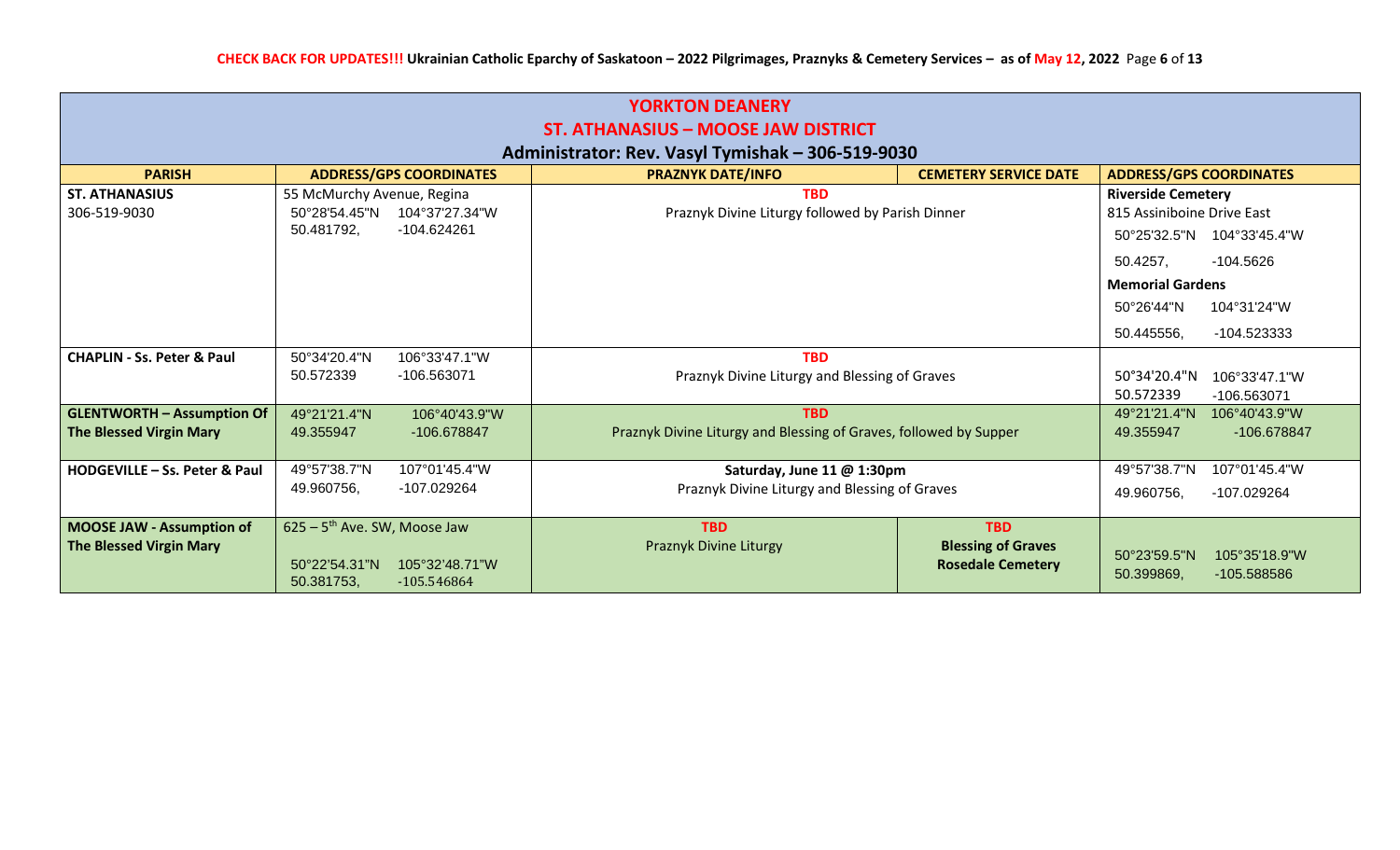|                                                   |                                                           |                                 | <b>ST. BASIL- MONTMARTE DISTRICT</b>                                                         |                                                                                  |                                                                                                                                                |  |  |
|---------------------------------------------------|-----------------------------------------------------------|---------------------------------|----------------------------------------------------------------------------------------------|----------------------------------------------------------------------------------|------------------------------------------------------------------------------------------------------------------------------------------------|--|--|
| Rev. Warren Dungen - 306-590-7900                 |                                                           |                                 |                                                                                              |                                                                                  |                                                                                                                                                |  |  |
| <b>PARISH</b>                                     |                                                           | <b>ADDRESS/GPS COORDINATES</b>  | <b>PRAZNYK DATE/INFO</b>                                                                     | <b>CEMETERY SERVICE DATE</b>                                                     | <b>ADDRESS/GPS COORDINATES</b>                                                                                                                 |  |  |
| ST. BASIL'S<br>306-522-7767; 306-520-2841         | 1747 Toronto Street, Regina<br>50°27'3.62"N<br>50.481792, | 104°35'55.44"W<br>$-104.624261$ | Celebrated on Feast Day of St. Basil - January 1st                                           | <b>Riverside Cemetery</b><br><b>TBD</b><br><b>Memorial Gardens</b><br><b>TBD</b> | <b>Riverside Cemetery</b><br>815 Assiniboine Drive East<br>50°25′32.5″N<br>104°33'45.4"W<br>50.4257,<br>$-104.5626$<br><b>Memorial Gardens</b> |  |  |
|                                                   |                                                           |                                 |                                                                                              |                                                                                  | 104°31'24"W<br>50°26'44"N<br>-104.523333<br>50.445556,                                                                                         |  |  |
| <b>CANDIAC - Holy Ghost (Spirit)</b>              | 50°11'36.2"N<br>50.193377,                                | 103°18'50.8"W<br>$-103.31411$   | Sunday, May 29 @ 2pm<br>Praznyk/Divine Liturgy, followed by Blessing of Graves &<br>Dinner   |                                                                                  | 103°18'50.8"W<br>50°11'36.2"N<br>$-103.31411$<br>50.193377,                                                                                    |  |  |
| <b>GRENFELL - Ss. Peter &amp; Paul</b>            | 50°24'56.8"N<br>50.415764                                 | 102°55'29.5"W<br>-102.924864    | <b>TBD</b><br>Praznyk/Divine Liturgy followed by Dinner                                      |                                                                                  |                                                                                                                                                |  |  |
| <b>MONTMARTE – Ss. Peter &amp;</b><br>Paul        | 50°13'18.9"N<br>50.221917,                                | 103°26'47.47"W<br>-103.446519   | <b>TBD</b><br>Praznyk/Divine Liturgy followed by Dinner<br>and Blessing of Graves at 2:00 pm |                                                                                  | 50°12'52.3"N<br>103°26'22.6"W<br>50.214528,<br>-103.439611                                                                                     |  |  |
| <b>WEYBURN - Blessed (Holy)</b><br><b>Trinity</b> | 49°39'19.4"N<br>49.655387,                                | 103°51'28.1"W<br>-103.857797    | <b>TBD</b><br>Praznyk/Divine Liturgy followed by Dinner                                      |                                                                                  |                                                                                                                                                |  |  |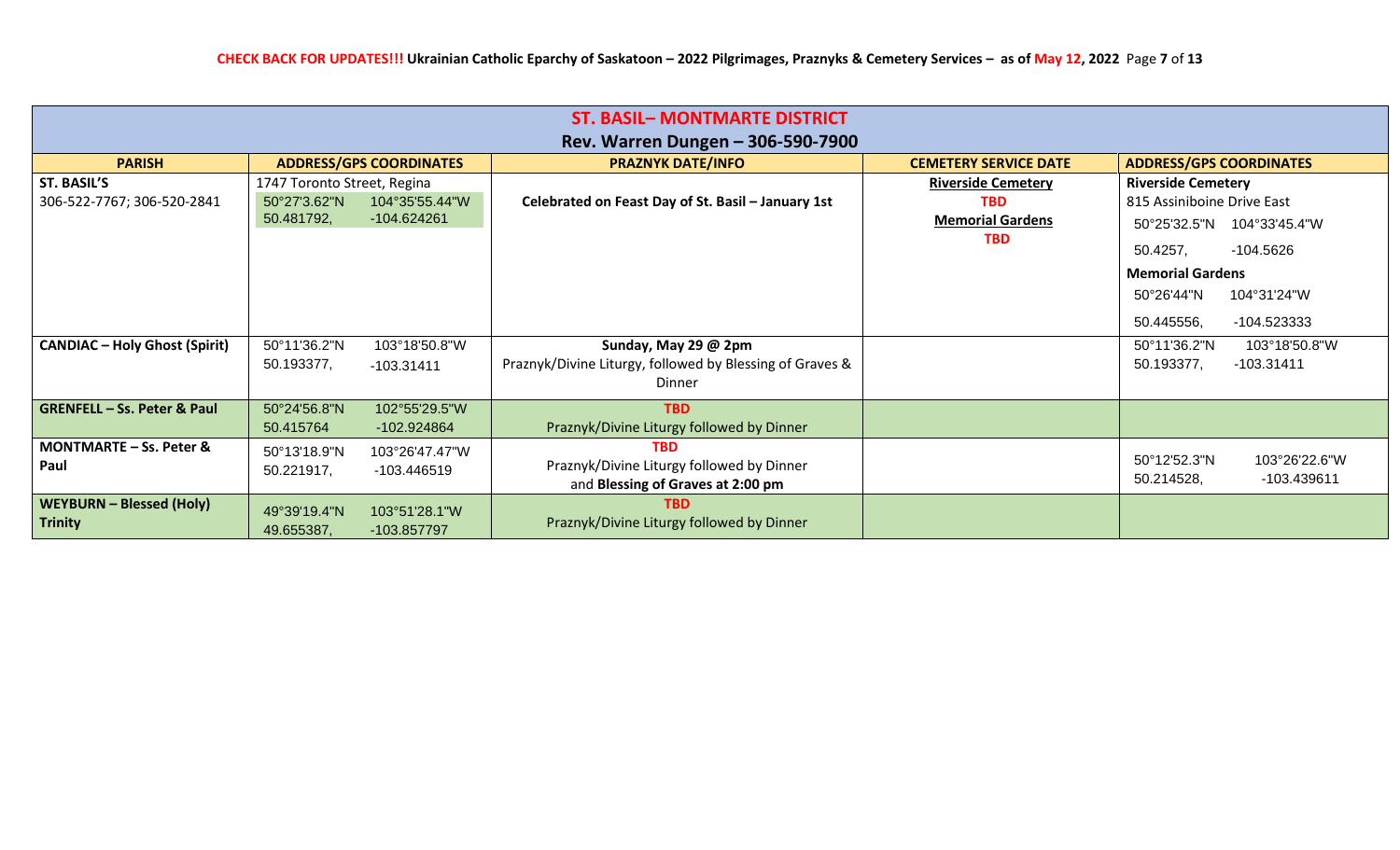| <b>CANORA DISTRICT</b>                                          |                                                                                                        |                                                                                                        |                                                                                                                                                                                 |                                                                |
|-----------------------------------------------------------------|--------------------------------------------------------------------------------------------------------|--------------------------------------------------------------------------------------------------------|---------------------------------------------------------------------------------------------------------------------------------------------------------------------------------|----------------------------------------------------------------|
|                                                                 |                                                                                                        | Very Rev. Joakim Rac - 306-563-5148                                                                    |                                                                                                                                                                                 |                                                                |
| <b>PARISH</b>                                                   | <b>ADDRESS/GPS COORDINATES</b>                                                                         | <b>PRAZNYK DATE/INFO</b>                                                                               | <b>CEMETERY SERVICE DATE</b>                                                                                                                                                    | <b>ADDRESS/GPS COORDINATES</b>                                 |
| <b>ANTONIVKA CEMETERY</b>                                       |                                                                                                        |                                                                                                        | Saturday, August 27 @ 2pm<br><b>Memorial Service</b>                                                                                                                            | 51°43'29.37"N<br>102°25'57.21"W<br>51.724825,<br>-102.432558   |
| <b>BUCHANAN - Holy Ghost</b>                                    | 51°42'15.13"N<br>102°45'8.01"W<br>51.704203,<br>$-102.752225$                                          | Sunday, June 5 @ 4pm<br>Praznyk Liturgy, Procession, Blessing of Water, Dinner, Cemetery Service       |                                                                                                                                                                                 | 51°42'22.62"N<br>102°45'10.80"W<br>51.706283,<br>$-102.753000$ |
| <b>BUCHACH - Patronage of the</b><br><b>Blessed Virgin Mary</b> | 102°55'46.30"W<br>51°59'52.04"N<br>51.997789,<br>-102.929528                                           | Sunday, August 7 @ 4pm<br>Praznyk Liturgy, Procession, Blessing of Water, Dinner, Cemetery Service     |                                                                                                                                                                                 | 51°59'52.04"N<br>102°55'46.30"W<br>51.997789,<br>-102.929528   |
| <b>CANORA - Ss. Peter &amp; Paul</b>                            | $210 - 5$ <sup>th</sup> Ave. W, Canora<br>51°37'59.77"N<br>102°26'29.38"W<br>51.633269,<br>-102.441494 | Sunday, June 26 @ 11am<br>Praznyk Liturgy, Procession, Blessing of Water,<br><b>Dinner</b>             | <b>Canora Cemetery (South)</b><br>Tuesday, June 7 - 10:00am<br><b>Cemetery Service</b><br><b>Canora Cemetery (North)</b><br>Tuesday, June 7 - 2:00pm<br><b>Cemetery Service</b> | 51°38'41.6"N<br>102°25'45.8"W<br>51.6449,<br>$-102.4294$       |
| <b>CHEKHIV (CHECHOW)</b><br>- Descent of The Holy Spirit        | 51°56'24.96"N<br>102°47'11.94"W<br>51.940267,<br>-102.78665                                            | Saturday, June 11 @ 2pm<br>Praznyk Liturgy, Procession, Blessing of Water, Dinner, Cemetery Service    |                                                                                                                                                                                 | 51°56'24.96"N<br>102°47'11.94"W<br>51.940267,<br>-102.78665    |
| <b>Cheremshyniw Cemetery</b><br>(Polish Roman Catholic)         |                                                                                                        |                                                                                                        |                                                                                                                                                                                 | <b>NA</b><br><b>Memorial Service</b>                           |
| <b>DOBROWODY - Nativity of</b><br>the Blessed Virgin Mary       | 51°49'12.67"N<br>102°54'29.88"W<br>51.820186,<br>$-102.9083$                                           | Sunday, September 17 @ 3pm<br>Praznyk Liturgy, Procession, Blessing of Water, Cemetery Service, Dinner |                                                                                                                                                                                 | 102°54'19.1"W<br>51°49'15.2"N<br>-102.905298<br>51.820885,     |
| HAZEL DELL - Ss. Peter & Paul                                   | 51°58'30.72"N<br>102°58'35.47"W<br>51.975200,<br>-102.976519                                           | Saturday, July 9 @ 2pm<br><b>Cemetery Service</b>                                                      |                                                                                                                                                                                 | 51°58'9.53"N<br>102°58'30.84"W<br>51.969314,<br>-102.975233    |
| <b>HRYHORIV - St. Demetrius</b>                                 | 51°52'54.68"N<br>102°47'12.57"W<br>51.881856,<br>-102.786825                                           | Saturday, September 3 @ 3pm<br><b>Cemetery Service</b>                                                 |                                                                                                                                                                                 | 51°52'54.68"N<br>102°47'12.57"W<br>51.881856,<br>-102.786825   |
| <b>HUDSON BAY - Holy Eucharist</b><br>Parish                    | Liturgy at St. Dominic Church<br>205 Prince Street, Hudson Bay                                         | Sunday, June 26 @ 4:30<br>Praznyk Liturgy & Cemetery Service                                           |                                                                                                                                                                                 | 52°49'35.7"N<br>102°22'08.4"W<br>52.826573,<br>-102.368994     |
| <b>INVERMAY</b><br>- Ss. Vladimir & Olga                        | 51°48'23.54"N<br>103° 9'22.64"W<br>51.806539,<br>-103.156289                                           | Saturday, July 23 @ 5pm<br>Praznyk Liturgy, Procession, Blessing of Water, Dinner, Cemetery Services   |                                                                                                                                                                                 | 51°48'30.42"N<br>103°11'28.87"W<br>51.808450,<br>$-103.191353$ |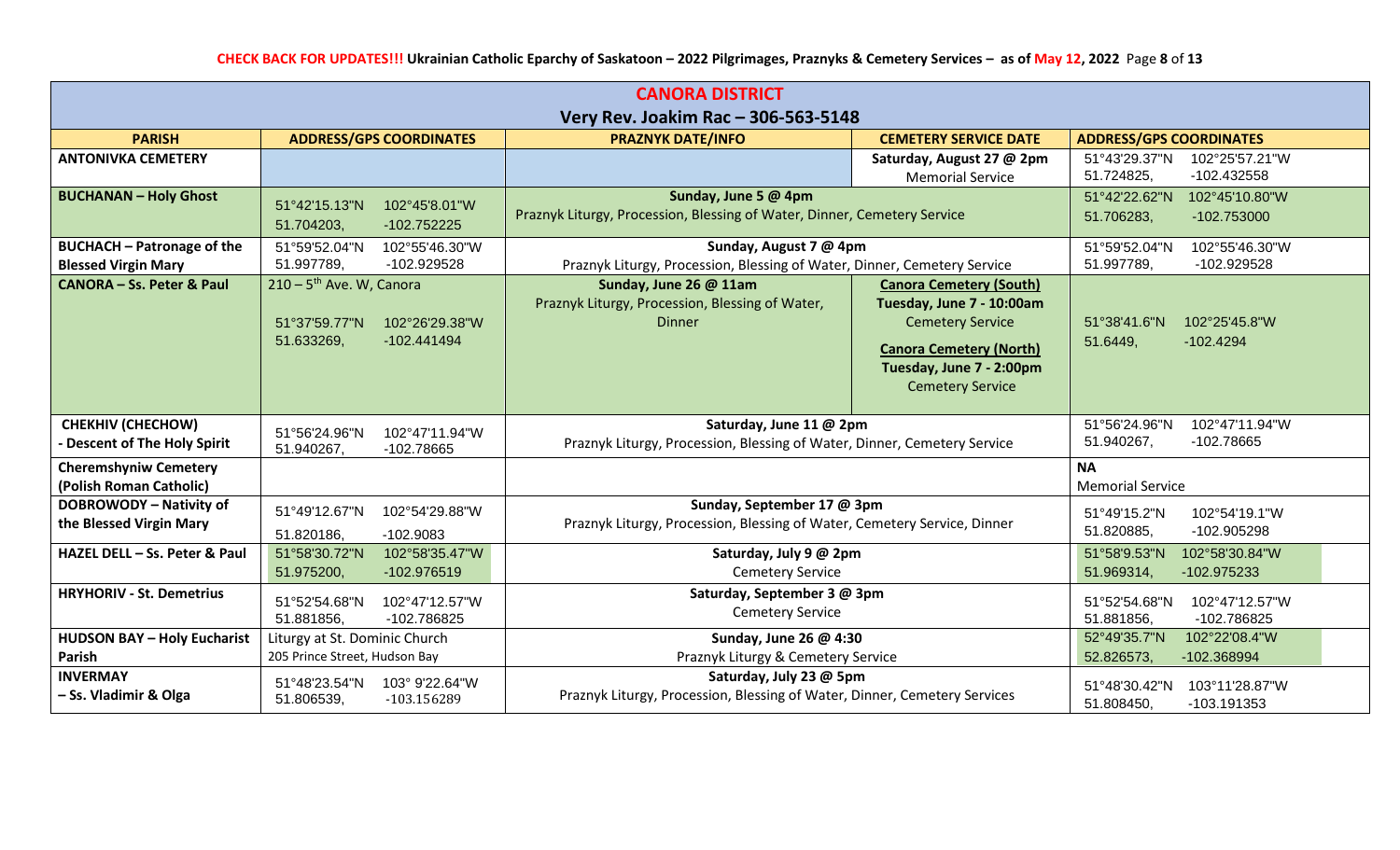|  | CHECK BACK FOR UPDATES!!! Ukrainian Catholic Eparchy of Saskatoon - 2022 Pilgrimages, Praznyks & Cemetery Services - as of May 12, 2022 Page 9 of 13 |  |  |  |  |  |
|--|------------------------------------------------------------------------------------------------------------------------------------------------------|--|--|--|--|--|
|--|------------------------------------------------------------------------------------------------------------------------------------------------------|--|--|--|--|--|

| <b>CANORA DISTRICT (Continued)</b>                     |                                                                |                                                                                                    |                                                    |                                                                |  |  |  |
|--------------------------------------------------------|----------------------------------------------------------------|----------------------------------------------------------------------------------------------------|----------------------------------------------------|----------------------------------------------------------------|--|--|--|
|                                                        | Very Rev. Joakim Rac - 306-563-5148                            |                                                                                                    |                                                    |                                                                |  |  |  |
| <b>PARISH</b>                                          | <b>ADDRESS/GPS COORDINATES</b>                                 | <b>PRAZNYK DATE/INFO</b>                                                                           | <b>CEMETERY SERVICE DATE</b>                       | <b>ADDRESS/GPS COORDINATES</b>                                 |  |  |  |
| <b>KOVALIVKA-TINY</b><br>-Transfiguration of Our Lord  | 102°35'27.66"W<br>51°42'26.41"N<br>51.707336,<br>$-102.591017$ | <b>NA</b><br>Praznyk Liturgy, Procession, Blessing of Water, Dinner, Cemetery Services             |                                                    | 51°42'26.41"N<br>102°35'27.66"W<br>51.707336,<br>-102.591017   |  |  |  |
|                                                        |                                                                |                                                                                                    |                                                    | 51°40'41.37"N<br>102°34'24.32"W<br>51.678158,<br>$-102.573422$ |  |  |  |
| <b>KYZIV-TIAZIV - St. Demetrius</b>                    | 51°39'36.56"N<br>102°57'4.28"W<br>51.660156,<br>-102.951189    | Saturday, September 10 @ 3pm<br><b>Cemetery Services</b>                                           |                                                    | 51°39'36.56"N<br>102°57'4.28"W<br>51.660156,<br>-102.951189    |  |  |  |
| <b>OLESHA CEMETERY</b>                                 |                                                                |                                                                                                    | Saturday, June 18 @ 3pm<br><b>Memorial Service</b> | 51°50'11.38"N<br>102°47'12.54"W<br>51.836494,<br>-102.786817   |  |  |  |
| <b>PREECEVILLE - Transfiguration</b>                   |                                                                | Saturday, August 20 @ 5pm                                                                          |                                                    | <b>Preeceville Community Cemetery</b>                          |  |  |  |
| of Our Lord Jesus Christ                               | 51°57'35.31"N<br>102°40'36.94"W<br>51.959808,<br>-102.676928   | Praznyk Liturgy, Procession, Blessing of Water, Dinner,<br>August 19 @ 2:30pm - Cemetery Service   |                                                    | 51°57'02.2"N<br>102°40'01.9"W<br>51.9506,<br>-102.6672         |  |  |  |
| RAMA - Ss. Peter & Paul                                | 51°45'35.98"N<br>102°59'58.82"W<br>-102.999672<br>51.759994,   | Saturday, July 9 @ 5pm<br>Praznyk Liturgy, Procession, Blessing of Water, Cemetery Service, Dinner |                                                    | 51°44'39.47"N<br>102°59'58.17"W<br>51.744297,<br>-102.999492   |  |  |  |
| RAMA GROTTO - Shrine of                                | 105 1 St N, Rama, SK S0A 3H0                                   | Monday, August 15 @ 10am                                                                           |                                                    |                                                                |  |  |  |
| <b>Our Lady of Lourdes</b>                             |                                                                | Divine Liturgy in Byzantine Rite (Grotto)                                                          |                                                    |                                                                |  |  |  |
| https://www.ramashrine.ca/                             | 51.75865174074465, -<br>103.00095543113441                     |                                                                                                    |                                                    |                                                                |  |  |  |
| TADMORE - St. John the<br><b>Baptist Cemetery</b>      |                                                                |                                                                                                    | <b>NA</b><br><b>Memorial Service</b>               | 102°28'52.32"W<br>51°49'49.48"N<br>51.830411,<br>$-102.4812$   |  |  |  |
| <b>WASYLIW (VASYLIW)</b><br>- Ss. Constantine & Helena | 51°37'17.94"N<br>102°47'3.23"W<br>51.621650,<br>-102.784231    | Saturday, May 7 @ 3pm<br><b>Cemetery Service</b>                                                   |                                                    | 51°37'19.79"N<br>102°47'2.82"W<br>51.622164,<br>$-102.784117$  |  |  |  |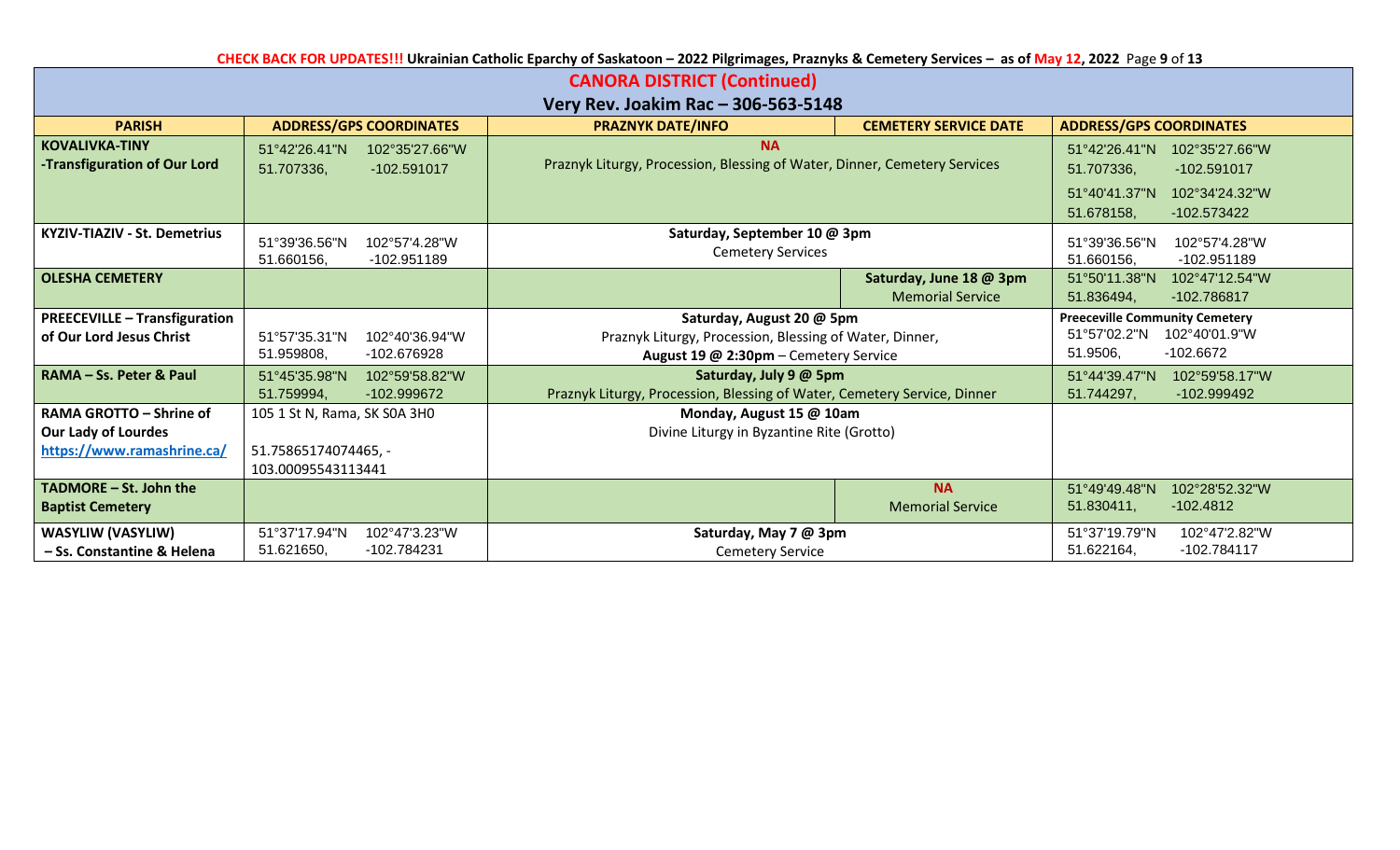**CHECK BACK FOR UPDATES!!! Ukrainian Catholic Eparchy of Saskatoon – 2022 Pilgrimages, Praznyks & Cemetery Services – as of May 12, 2022** Page **10** of **13**

| <b>CANORA DISTRICT (Continued)</b>    |                            |                                |                                      |                                                    |                                   |
|---------------------------------------|----------------------------|--------------------------------|--------------------------------------|----------------------------------------------------|-----------------------------------|
|                                       |                            |                                | Very Rev. Joakim Rac - 306-563-5148  |                                                    |                                   |
| <b>PARISH</b>                         |                            | <b>ADDRESS/GPS COORDINATES</b> | <b>PRAZNYK DATE/INFO</b>             | <b>CEMETERY SERVICE DATE</b>                       | <b>ADDRESS/GPS COORDINATES</b>    |
| <b>ARRAN</b>                          |                            |                                |                                      | Thursday, June 24 @ 1pm                            | 51°52'49.7"N 101°41'01.0"W        |
| St. John the Baptist Church and       |                            |                                |                                      | (Highway) Cemetery Service                         | 51.880478, -101.683608            |
| <b>Cemetery</b>                       |                            |                                |                                      |                                                    |                                   |
| <b>ARRAN-VESNA</b>                    | 51°49'49.79"N              | 101°38'55.09"W                 | Sunday, July 17 @ 4pm                |                                                    | 51°49'50.24"N<br>101°38'51.17"W   |
| <b>Ss. Peter &amp; Paul</b>           | 51.830497,                 | 51.830497,                     | <b>Praznyk Celebration</b>           |                                                    | 51.830622,<br>-101.647547         |
| <b>BENITO, MB</b>                     | 51° 54' 37"N               | 101° 32'57"W                   | Sunday, June 12 @ 4pm (SK Time)      |                                                    | 101° 32'57"W<br>51° 54' 37"N      |
| - Descent of the Holy Spirit          | 51.9103,                   | $-101.5494$                    |                                      | Praznyk Celebration followed by Cemetery Blessings | 51.9103,<br>$-101.5494$           |
| <b>DURBAN CEMETERY (MB)</b>           |                            |                                |                                      | <b>NA</b>                                          | 101°23'17.7"W<br>51°56'10.7"N     |
|                                       |                            |                                |                                      | <b>Durban Cemetery Blessing</b>                    | 51.9363,<br>$-101.38825$          |
| <b>DNIEPER (DNIPRO)</b>               | 51°29'25.51"N              | 102°11'35.74"W                 | Friday, August 5 @ 2pm               |                                                    | 51°29'25.51"N<br>102°11'35.74"W   |
| - Transfiguration                     | 51.490419,                 | -102.193261                    | <b>Cemetery Blessings</b>            |                                                    | -102.193261<br>51.490419,         |
| KAMSACK - St. Josaphat                | <b>119 Nicholas Street</b> |                                | Sunday, June 12 @ 9am                | June 8 @ 2pm                                       | <b>Kamsack Cemetery</b>           |
|                                       |                            |                                | <b>Praznyk Celebration</b>           | <b>Cemetery Blessings</b>                          | 51°33'50.6"N<br>101°53'37.6"W     |
|                                       | 51°33'50.81"N              | 101°53'39.62"W                 |                                      |                                                    | 51.564056,<br>-101.893778         |
|                                       | 51.564114,                 | -101.894339                    |                                      |                                                    |                                   |
| <b>NORQUAY - Sacred Heart</b>         | 51°53'6.92"N               | 102° 5'41.14"W                 | Thursday, June 19 @ 1:15pm           | Thursday, June 9                                   | <b>Norquay Community Cemetery</b> |
|                                       | 51.885256,                 | -102.094761                    | Praznyk Celebration, Water Blessing, | <b>Cemetery Blessings</b>                          | 51°54'46.9"N<br>102°04'37.4"W     |
|                                       |                            |                                | <b>Dinner</b>                        | Holy Trinity 2-3 pm                                | $-102.07706$<br>51.91304,         |
|                                       |                            |                                |                                      | St. Demetrius 3-4 pm                               |                                   |
| <b>RUNNYMEDE - Ss. Vladimir and</b>   |                            |                                |                                      | Friday, July 15 @ 3pm                              | 51°29'35.1"N 101°42'00.3"W        |
| <b>Olga Cemetery</b>                  |                            |                                |                                      | <b>Cemetery Blessing</b>                           | 51.493076, -101.700095            |
| <b>SWAN PLAIN</b>                     | 52° 6'42.29"N              | 102° 3'13.81"W                 | Sunday, May 1 @ 3pm                  |                                                    | 52° 6'42.29"N<br>102° 3'13.81"W   |
| - Ascension of Our Lord               | 52.111747,                 | -102.053836                    |                                      | <b>Cemetery Blessings</b>                          | 52.111747,<br>-102.053836         |
| <b>SWAN RIVER, MB</b>                 |                            |                                | Saturday, July 23 @ 10am (SK Time)   |                                                    | 52°06'42.3"N 102°03'13.8"W        |
| - Ascension of Our Lord               |                            |                                |                                      | Praznyk Celebration followed by Cemetery Blessings | 52.111747, -102.053836            |
| St. Philip's - Assumption of the      |                            |                                |                                      | Friday, June 24 @ 4pm                              | 51°43'22.01"N 101°50'10.89"W      |
| <b>BVM Church Cemetery</b>            |                            |                                |                                      | Panakhyda & Cemetery Blessing                      | 51.722781, -101.836358            |
| WHITEBEECH - Nativity of the          |                            |                                |                                      | N/A                                                | 52°05'08.7"N 101°40'55.7"W        |
| <b>Blessed Virgin Mary</b>            |                            |                                |                                      | <b>Cemetery Blessing</b>                           | 52.085748,<br>-101.682134         |
| <b>VEREGIN- St. Nicholas Cemetery</b> |                            |                                |                                      | Tuesday, August 16 @ 3pm                           | 51°42'22.9"N 102°06'07.8"W        |
|                                       |                            |                                |                                      | <b>Cemetery Blessing</b>                           | 51.706372, -102.102153            |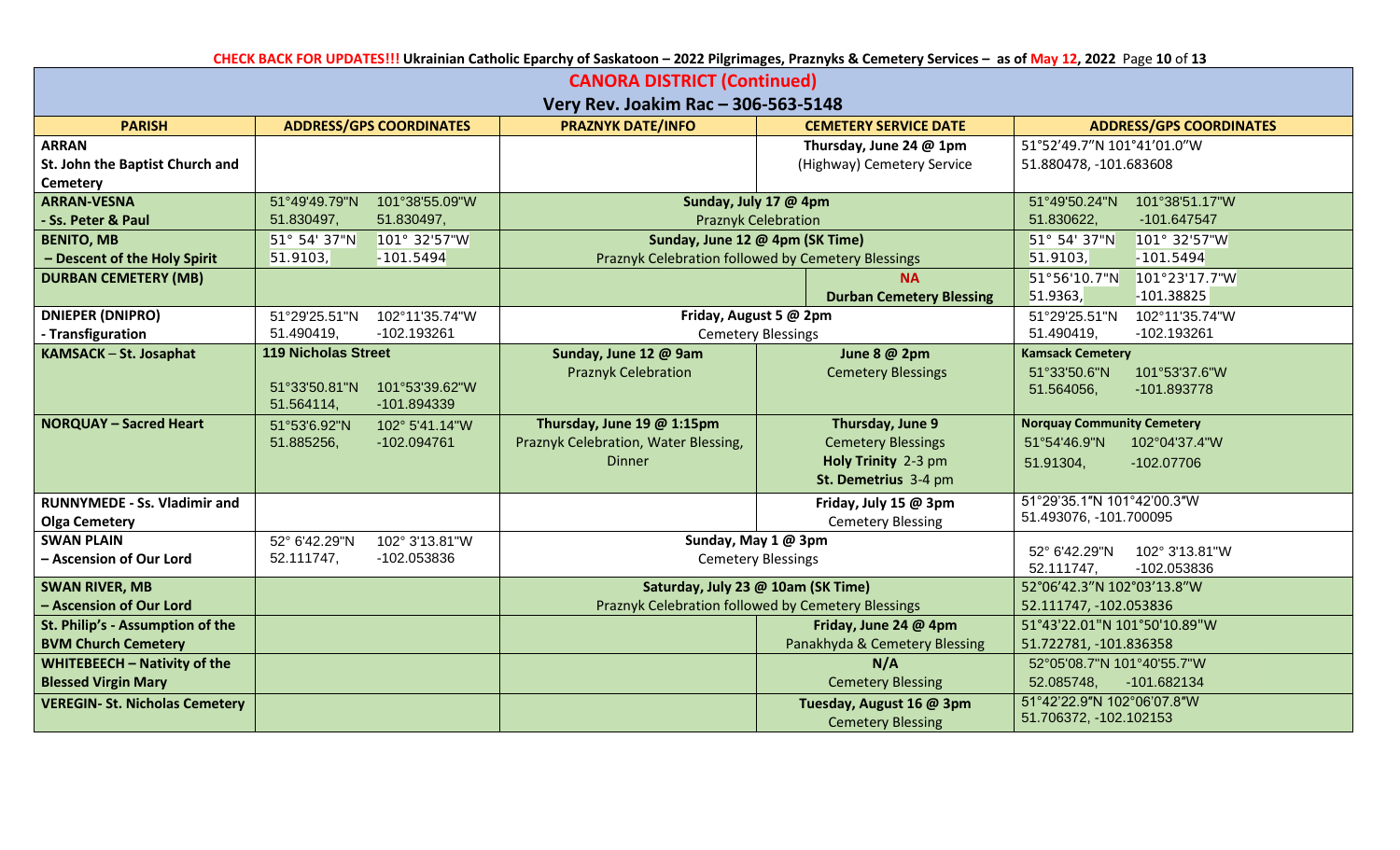**CHECK BACK FOR UPDATES!!! Ukrainian Catholic Eparchy of Saskatoon – 2022 Pilgrimages, Praznyks & Cemetery Services – as of May 12, 2022** Page **11** of **13**

| <b>ITUNA and WYNARD DISTRICT</b>     |                                                              |                                                                              |                                                              |  |  |  |  |
|--------------------------------------|--------------------------------------------------------------|------------------------------------------------------------------------------|--------------------------------------------------------------|--|--|--|--|
|                                      | Rev. Basil Malowany - 306-540-5102, Rev. Jeffrey Stephaniuk  |                                                                              |                                                              |  |  |  |  |
| <b>PARISH</b>                        | <b>ADDRESS/GPS COORDINATES</b>                               | <b>PRAZNYK DATE/INFO</b><br><b>CEMETERY SERVICE DATE</b>                     | <b>ADDRESS/GPS COORDINATES</b>                               |  |  |  |  |
| <b>BEAVERDALE -Assumption of the</b> | 51°14'24.63"N<br>102°59'56.56"W                              | TBD, - Praznyk & Blessing of Graves                                          | 51°14'20.94"N<br>102°59'59.29"W                              |  |  |  |  |
| B.V.M                                | 51.240175,<br>-102.999044                                    |                                                                              | 51.239150,<br>-102.999803                                    |  |  |  |  |
|                                      | 103° 0'4.32"W<br>51°17′54.43″N                               | <b>Then Jedburgh Cemetery Service</b>                                        | <b>Jedburgh Cemetery</b>                                     |  |  |  |  |
| JEDBURGH - Ss. Peter & Paul          | 51.298453,<br>-103.001200                                    |                                                                              | 51°17'54.67"N<br>103° 0'54.30"W<br>51.298519,<br>-103.015083 |  |  |  |  |
| <b>BEDFORDVILLE [CHURCH HILL]</b>    | 103°27'30.15"W<br>51°17'56.86"N                              | <b>TBD</b>                                                                   | 103°27'30.15"W<br>51°17'56.86"N                              |  |  |  |  |
| - St. Nicholas (Stanyslavstsi)       | 51.2991284,<br>-103.4583751                                  | Praznyk Divine Liturgy & Grave Blessing                                      | 51.2991284,<br>-103.4583751                                  |  |  |  |  |
| FENWOOD - Ss. Peter & Paul           | 103° 7'44.66"W<br>51° 0'39.51"N<br>51.010975,<br>-103.129072 | TBD<br>Praznyk Divine Liturgy & Grave Blessing                               | 103° 7'44.66"W<br>51° 0'39.51"N<br>51.010975,<br>-103.129072 |  |  |  |  |
| <b>FOAM LAKE - Holy Eucharist</b>    | 51°38'26.94"N<br>103°32'8.22"W                               | Sunday, June 12 @ 9am (Fr. Jeff)                                             | <b>Foam Lake Cemetery</b>                                    |  |  |  |  |
|                                      | 51.640817,<br>-103.535617                                    | Praznyk Divine Liturgy & Grave Blessing                                      | 51°39'04.3"N<br>103°32'25.8"W                                |  |  |  |  |
|                                      |                                                              |                                                                              | 51.651200,<br>-103.540500                                    |  |  |  |  |
| <b>GOODEVE FARMS - Holy Trinity</b>  | 103°12'1.89"W<br>51°10'12.78"N                               | <b>TBD</b>                                                                   | 51°10'14.3"N<br>103°12'02.7"W                                |  |  |  |  |
|                                      | 51.170217,<br>-103.200525                                    | Praznyk Divine Liturgy & Grave Blessing                                      | 51.170631<br>-103.200735                                     |  |  |  |  |
|                                      |                                                              |                                                                              | 51°09'28.3"N<br>103°14'54.3"W                                |  |  |  |  |
|                                      |                                                              |                                                                              | 51.157867,<br>-103.248412                                    |  |  |  |  |
| <b>GOODEVE TOWN - St. Michael's</b>  | 51° 3'39.04"N<br>103°10'42.86"W                              | Sunday, July 17 @ 11am (Fr. Basil)                                           | 51° 2'2.62"N<br>103°10'30.22"W                               |  |  |  |  |
|                                      | 51.060844,<br>-103.178572                                    | Praznyk Divine Liturgy & Grave Blessing                                      | 51.034061,<br>-103.175061                                    |  |  |  |  |
| <b>HOLAR-St. Demetrius</b>           | 51°39'10.49"N<br>103°53'39.86"W                              | <b>TBD</b>                                                                   | 51°39'12.7"N<br>103°53'38.9"W                                |  |  |  |  |
|                                      | 51.652914,<br>-103.894406                                    | Praznyk Divine Liturgy & Grave Blessing                                      | 51.653516,<br>-103.894149                                    |  |  |  |  |
| <b>HUBBARD FARMS [MUSYJ]</b>         | 51°10'8.76"N<br>103°20'24.60"W                               | <b>TBD</b>                                                                   | 51°10'8.76"N<br>103°20'24.60"W                               |  |  |  |  |
| - Holy Ghost (Spirit)                | 51.169100,<br>-103.340167                                    | Praznyk Divine Liturgy & Grave Blessing                                      | 51.169100,<br>-103.340167                                    |  |  |  |  |
| <b>HUBBARD TOWN - Holy Cross</b>     | 51° 7'35.08"N<br>103°22'15.10"W                              | <b>TRD</b>                                                                   | 51° 5'35.88"N<br>103°21'48.99"W                              |  |  |  |  |
|                                      | -103.370861<br>51.126411,                                    | Praznyk Divine Liturgy & Grave Blessing                                      | 51.093300,<br>-103.363608                                    |  |  |  |  |
| <b>ITUNA - Sacred Heart</b>          | SK-310, Saskatchewan S0A 1N0                                 | Sunday, June 19 @ 11:30am (Fr. Basil)<br>followed by Coffee and Refreshments | 51°10'36.79"N<br>103°29'46.27"W<br>51.176886,<br>-103.496186 |  |  |  |  |
| <b>KRASNE - St. John</b>             | 51°36'25.41"N<br>104° 9'3.98"W                               | Sunday, July 3 @ 11am (Fr. Jeff)                                             | 51°36'25.41"N<br>104° 9'3.98"W                               |  |  |  |  |
| <b>Apostle the Theologian</b>        | 51.607058,<br>$-104.151106$                                  | Praznyk Divine Liturgy & Grave Blessing                                      | 51.607058,<br>$-104.151106$                                  |  |  |  |  |
| KUROKI - Ss. Peter & Paul            | 51°52'17.45"N<br>103°29'38.27"W                              | Sunday, June 12 @ 12pm (Fr. Jeff)                                            | 51°52'17.45"N<br>103°29'38.27"W                              |  |  |  |  |
|                                      | 51.871514,<br>-103.493964                                    | Praznyk Celebration followed by Cemetery Blessings                           | -103.493964<br>51.871514,                                    |  |  |  |  |
| <b>MELVILLE - St. George</b>         | 50°55'35.08"N<br>102°47'33.89"W                              | Sunday, June 12 @ 11:30am (Fr. Basil)                                        | <b>Melville Public Cemetery</b>                              |  |  |  |  |
|                                      | 50.926411,<br>-102.792747                                    | - Divine Liturgy & Grave Blessing                                            | 50°55'06.0"N<br>102°47'49.0"W                                |  |  |  |  |
| <b>BIRMINGHAM - St. Paraskevia</b>   |                                                              |                                                                              | 50.918333,<br>-102.796944                                    |  |  |  |  |
| Cemetery                             |                                                              |                                                                              | Birmingham - St. Paraskevia Cemetery                         |  |  |  |  |
|                                      |                                                              |                                                                              | 50°58'28.53"N 102°55'54.67"W<br>50.974592,<br>-102.931853    |  |  |  |  |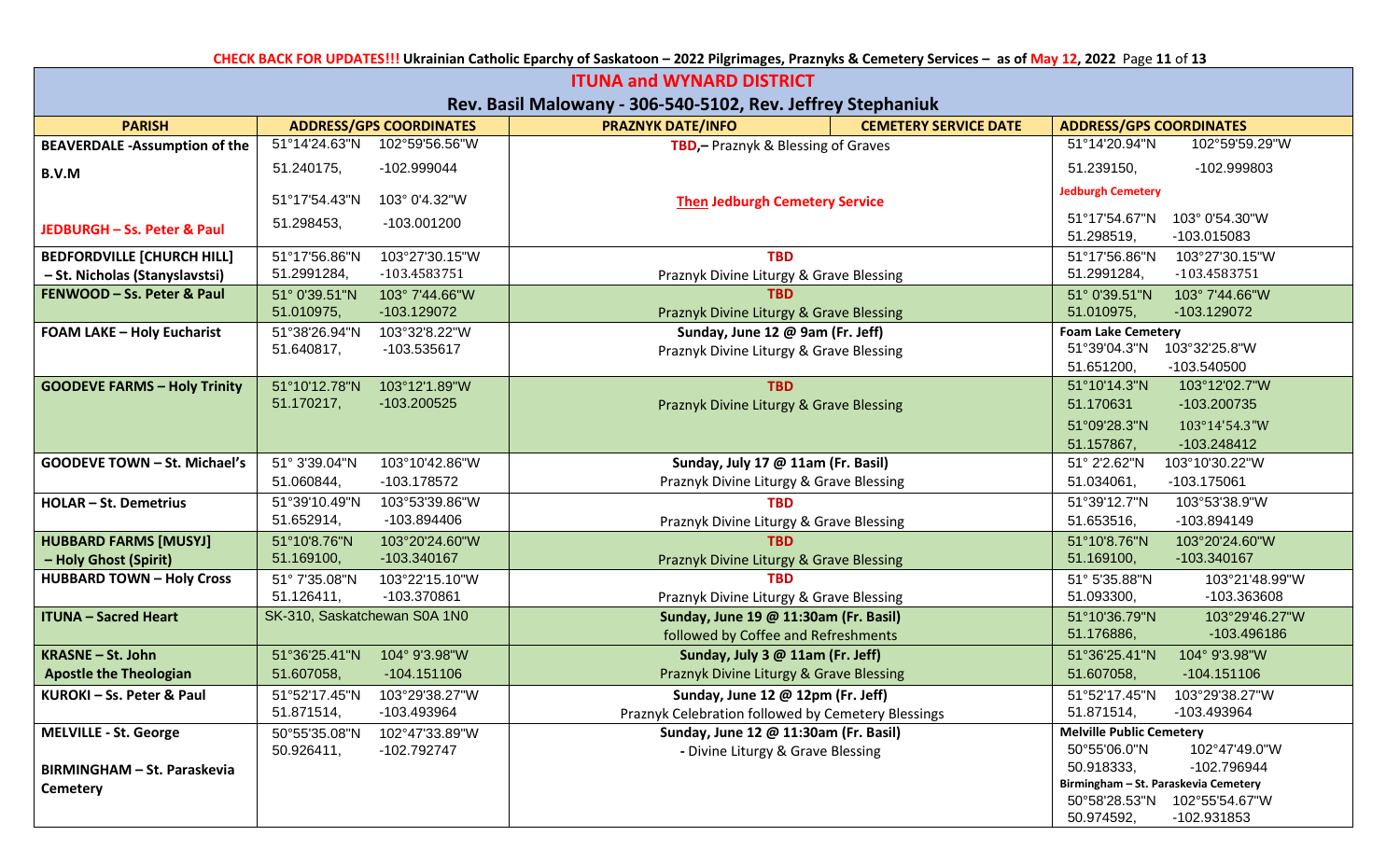| CHECK BACK FOR UPDATES!!! Ukrainian Catholic Eparchy of Saskatoon - 2022 Pilgrimages, Praznyks & Cemetery Services - as of May 12, 2022 Page 12 of 13 |                             |                               |                                                                                            |                                                            |                                                                         |  |  |  |  |
|-------------------------------------------------------------------------------------------------------------------------------------------------------|-----------------------------|-------------------------------|--------------------------------------------------------------------------------------------|------------------------------------------------------------|-------------------------------------------------------------------------|--|--|--|--|
| <b>MODEL FARM - Protection of</b>                                                                                                                     | 51°28'27.89"N               | 103°40'20.12"W                | Sunday, June 26 @ 11:30am (Fr. Basil)                                                      | 51°28'27.89"N                                              | 103°40'20.12"W                                                          |  |  |  |  |
| the Blessed Virgin Mary                                                                                                                               | 51.474414,                  | -103.672256                   | Divine Liturgy & Cemetery Service                                                          | 51.474414,                                                 | -103.672256                                                             |  |  |  |  |
| <b>WADENA - Holy Spirit</b>                                                                                                                           | 51°56'44.51"N<br>51.945697, | 103°47'35.35"W<br>-103.793153 | Sunday, June 5 @ 11:30am (Fr. Basil)<br>Praznyk Celebration followed by Cemetery Blessings | <b>Wadena Cemetery</b><br>51°56′51.7″N<br>51.947700,       | 103°47'26.9"W<br>-103.7908                                              |  |  |  |  |
| WISHART FARMS - St. Michael                                                                                                                           | 51°36'55.12"N<br>51.615311, | 103°59'10.70"W<br>-103.986306 | Sunday, June 19 @ 11am (Fr. Jeff)<br>Praznyk Divine Liturgy & Grave Blessing               | 51°36'55.12"N<br>51.615311,<br>51°35'31.06"N<br>51.591961, | 103°59'10.70"W<br>-103.986306<br>$104^{\circ}$ 0'1.62"W<br>$-104.00045$ |  |  |  |  |
| <b>WISHART TOWN - Assumption</b>                                                                                                                      | 51°32'54.33"N               | 103°58'51.41"W                | <b>TBD</b>                                                                                 | 51°32′52.12″N                                              | 103°57'47.89"W                                                          |  |  |  |  |
| of the Blessed Virgin Mary                                                                                                                            | 51.548425,                  | -103.980947                   | Praznyk Divine Liturgy & Grave Blessing                                                    | 51.547811,                                                 | -103.963303                                                             |  |  |  |  |
| WYNYARD - Sacred Heart                                                                                                                                | 51°46'13.47"N               | $104^{\circ}10'47.09"W$       | Sunday, June 5 @ 11am (Fr. Jeff)                                                           | 51°45'53.3"N                                               | 104°12'5.58"W                                                           |  |  |  |  |
|                                                                                                                                                       | 51.770408.                  | -104.179747                   | Praznyk Divine Liturgy & Grave Blessing                                                    | 51.547811,                                                 | -103.963303                                                             |  |  |  |  |